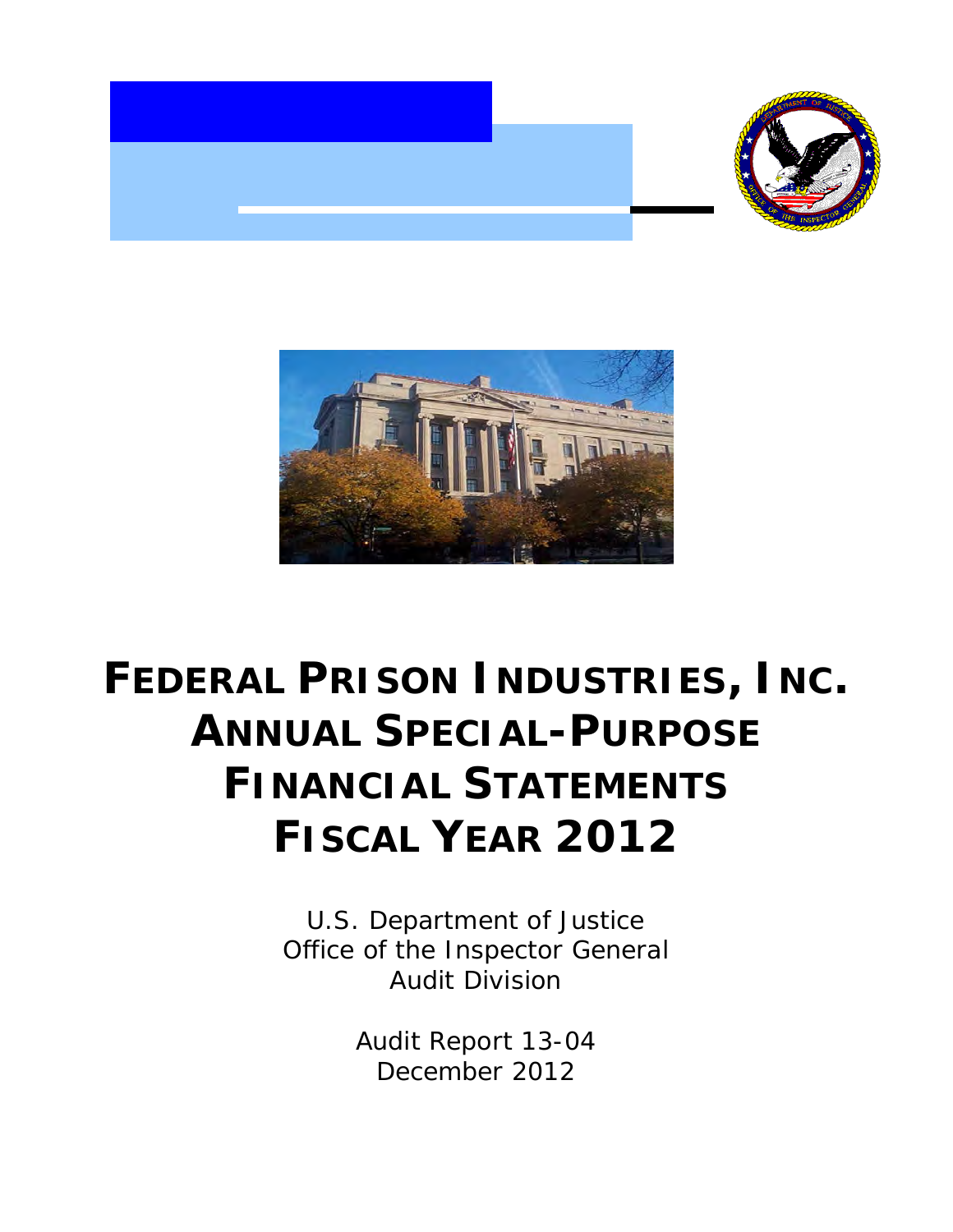## **FEDERAL PRISON INDUSTRIES, INC. FISCAL YEAR 2012 ANNUAL SPECIAL-PURPOSE FINANCIAL STATEMENTS**

## **OFFICE OF THE INSPECTOR GENERAL COMMENTARY AND SUMMARY**

 performed the FPI's audit in accordance with auditing standards generally unqualified opinion on the FY 2012 special-purpose financial statements. An operations in conformity with U.S. generally accepted accounting principles (GAAP). For FY 2011, the FPI also received an unqualified opinion on its special-purpose financial statements (OIG Report No. 12-07). This audit report contains the Annual Special-Purpose Financial Statements of the Federal Prison Industries, Inc. (FPI) for the fiscal years (FY) ended September 30, 2012, and September 30, 2011. Under the direction of the Office of the Inspector General (OIG), Cotton & Company LLP accepted in the United States of America. The audit resulted in an unqualified opinion means that the financial statements present fairly, in all material respects, the financial position and the results of the entity's

FPI's special-purpose financial statements were prepared by crosswalking their general-purpose financial statements, prepared in conformity with GAAP standards issued by the Financial Accounting Standards Board, to reflect the United States General Ledger account structure as established by the Department of Treasury Financial Management Service. Their purpose is to assist the Department of Justice in preparing the Department's consolidated financial statements, by reclassifying FPI's general-purpose financial statements into a standard format that will be consolidated with the Department's other reporting entities.

 Cotton & Company LLP also issued reports on internal control over auditors did not identify any significant deficiencies in the *Independent*  financial reporting and on compliance and other matters. For FY 2012, the *Auditors' Report on Internal Control over Financial Reporting*.

No instances of non-compliance or other matters that are required to be reported under *Government Auditing Standards* were identified during the audit in the FY 2012 *Independent Auditors' Report on Compliance and Other Matters*. Additionally, Cotton & Company LLP's tests disclosed no instances in which the FPI's financial management systems did not substantially comply with the *Federal Financial Management Improvement Act of 1996.*